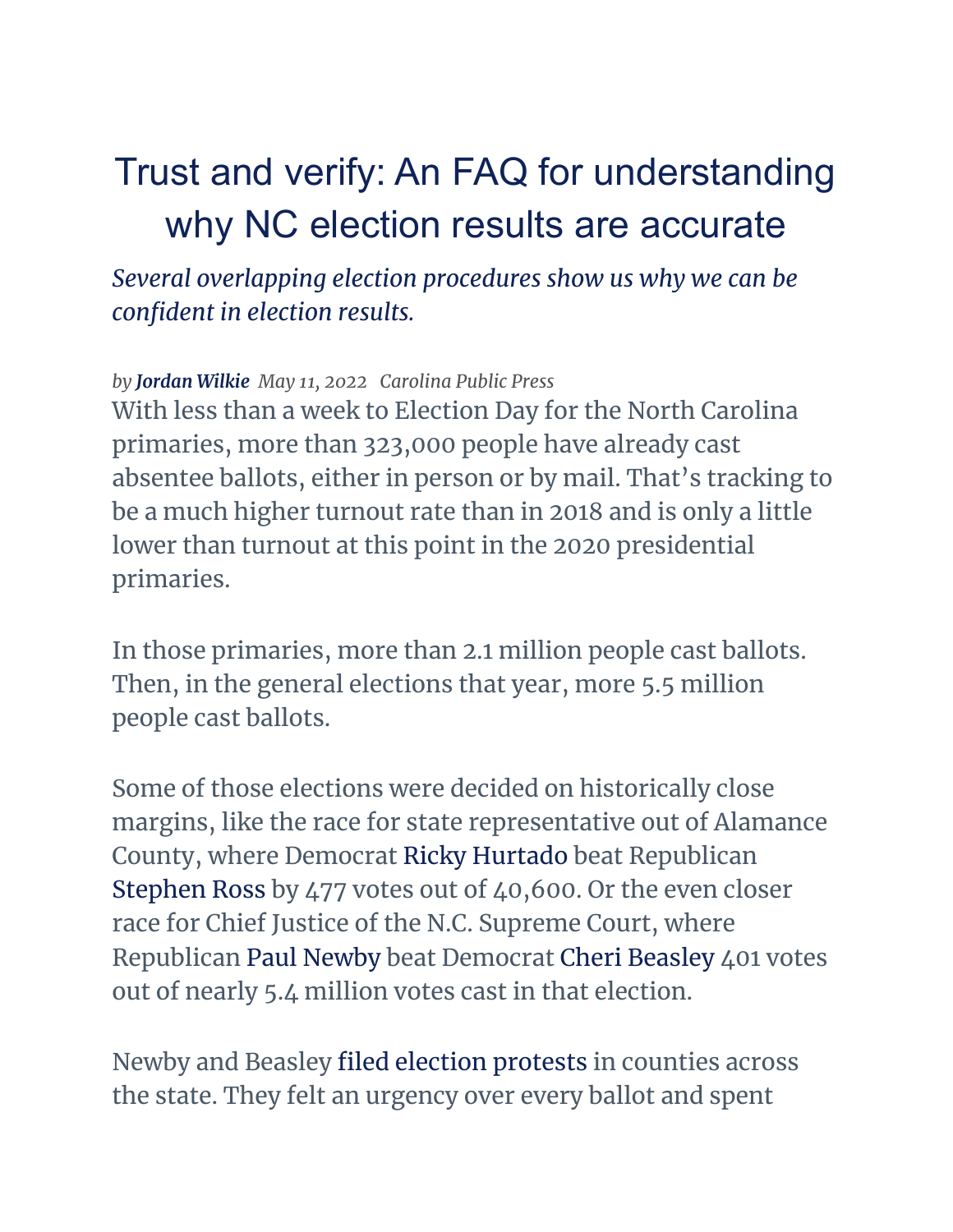thousands on lawyers fighting over every last vote cast, trying to either get additional votes in their favor or challenging votes that counted for their rival.

Tight races or no, election results are the results of thousands, sometimes millions, of individual actions. Voters mark the little ovals on their ballots, and those votes are then [counted](https://www.ncsbe.gov/news/press-releases/2022/05/03/how-know-your-vote-counted-nc) to decide the state's political future.

## **When every vote counts, how can voters be sure their votes were counted?**

Election officials have to show their work. No one gets to count votes behind a closed door. The public doesn't need to trust election officials, it just needs to check their work.

By law, election officials are required to follow dozens of steps to keep elections secure and transparent. They have to document every step, then save those documents.

To start, election officials have to [test every](https://carolinapublicpress.org/53380/nc-counties-prepare-voting-systems-for-early-voting/) voting machine to be sure it is working properly. Then, after an election, county election officials have to perform a "sample audit, " whereby they check to make sure the [machines](https://carolinapublicpress.org/49526/15-nc-counties-piloting-new-system-for-auditing-elections/) read the ballots [correctly](https://carolinapublicpress.org/49526/15-nc-counties-piloting-new-system-for-auditing-elections/).

In the primaries this year, the State Board of Elections is piloting a new form [of election](https://carolinapublicpress.org/47584/officials-say-new-voting-audits-offer-trust-and-transparency-in-elections/) audit, meaning Gaston,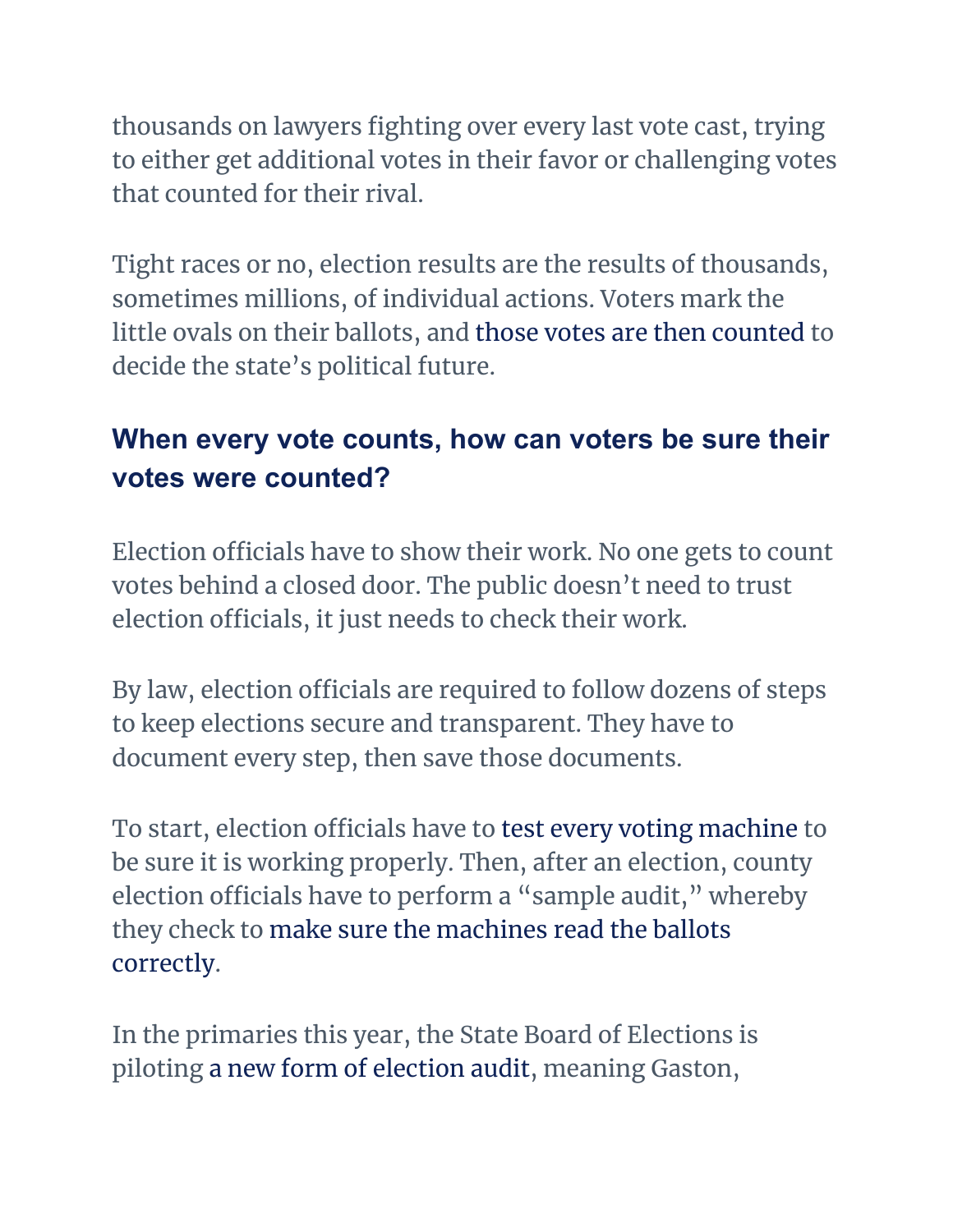Mecklenburg, Carteret, Craven, Harnett, and Johnston counties will have their results audited twice.

According to the State Board of Elections, the tabulation audit processes are open for public observation.

These audits, generally called "tabulation audits" because they make sure the machines that tally votes on ballots did their job accurately, are two of six types [of post-election](https://www.ncsbe.gov/about-elections/election-security/post-election-procedures-and-audits) checks that the State Board of Elections performs to ensure election results are accurate and the result of fair elections.

Those come after every county checks and certifies its own results.

# **How does my vote go from a mark on a piece of paper to a final vote count?**

Several ways exist to vote, so counting these ballots and the votes they contain works in several ways.

Whether a voter decides to cast a ballot [absentee](https://www.ncsbe.gov/voting/vote-mail) by mail, absentee early in [person](https://www.ncsbe.gov/voting/vote-early-person), as a voter with [disabilities](https://www.ncsbe.gov/voting/help-voters-disabilities) or is an [overseas](https://www.ncsbe.gov/voting/vote-mail/military-and-overseas-voting) or military voter, votes [provisionally,](https://www.ncsbe.gov/voting/provisional-voting) or votes [in](https://www.ncsbe.gov/voting/vote-person-election-day) person on [Election](https://www.ncsbe.gov/voting/vote-person-election-day) Day, the vote-counting process has some universal similarities.

It goes like this.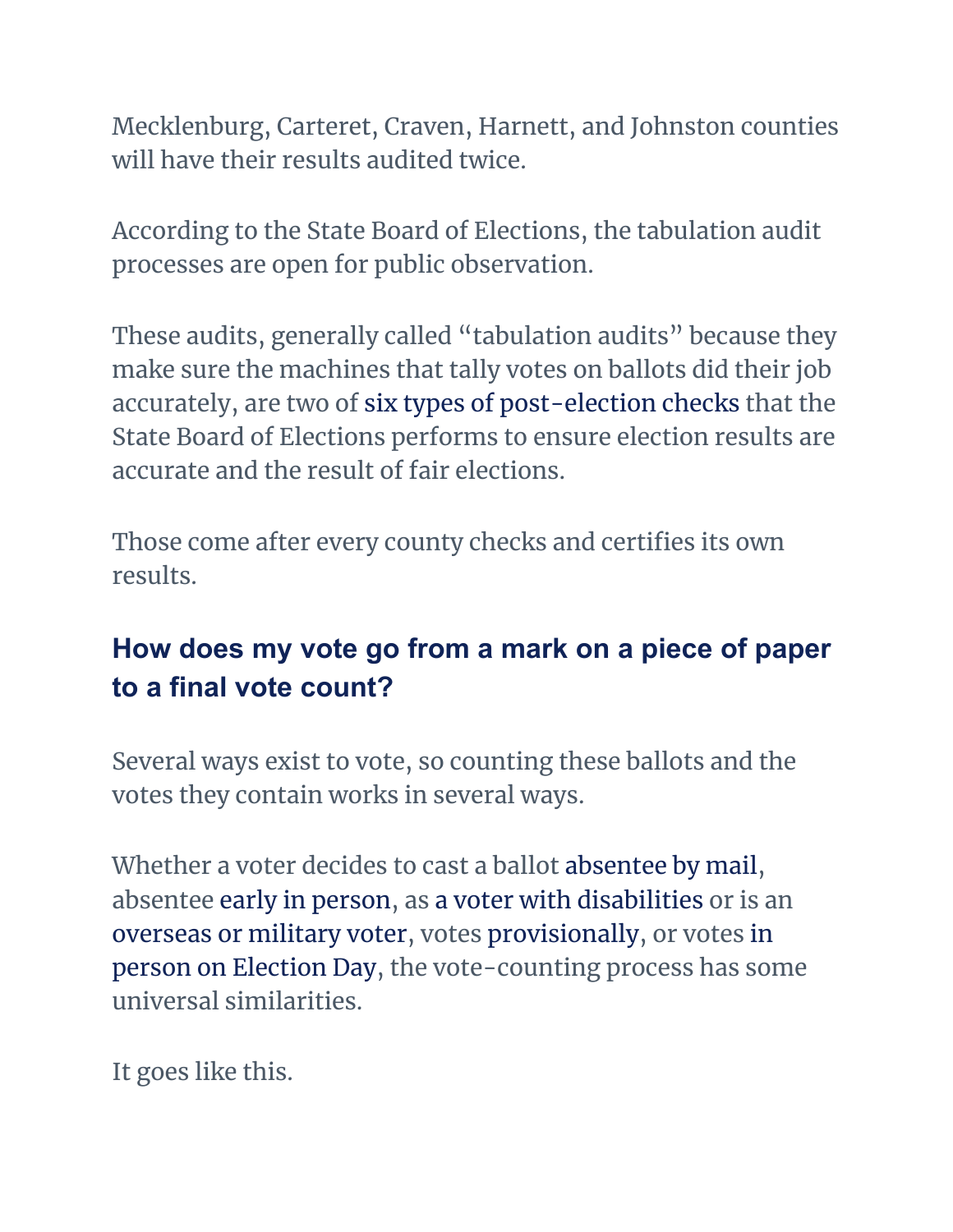- A voter marks the ballot.
- A voter submits the ballot, either by putting the ballot directly in a scanner (in-person voting) or sending the ballot to the county board of elections, where elections officials put the ballot in a scanner.
- A scanner machine counts the votes on each ballot and the number of ballots it scans.
- Elections officials make sure the number of ballots counted match the number of voters who signed in to vote (in person), who mailed back ballots or who sent ballots in online (overseas, military or disability).
- Elections officials take a sample of ballots and count the votes by hand.
- $\bullet$  Elections officials check to see if the machine count matches the hand count.
- Bipartisan county board of elections members review the results of the audits and election process reports, then vote to certify the election results.
- Bipartisan State Board of Elections members perform more checks to be sure the process of running the election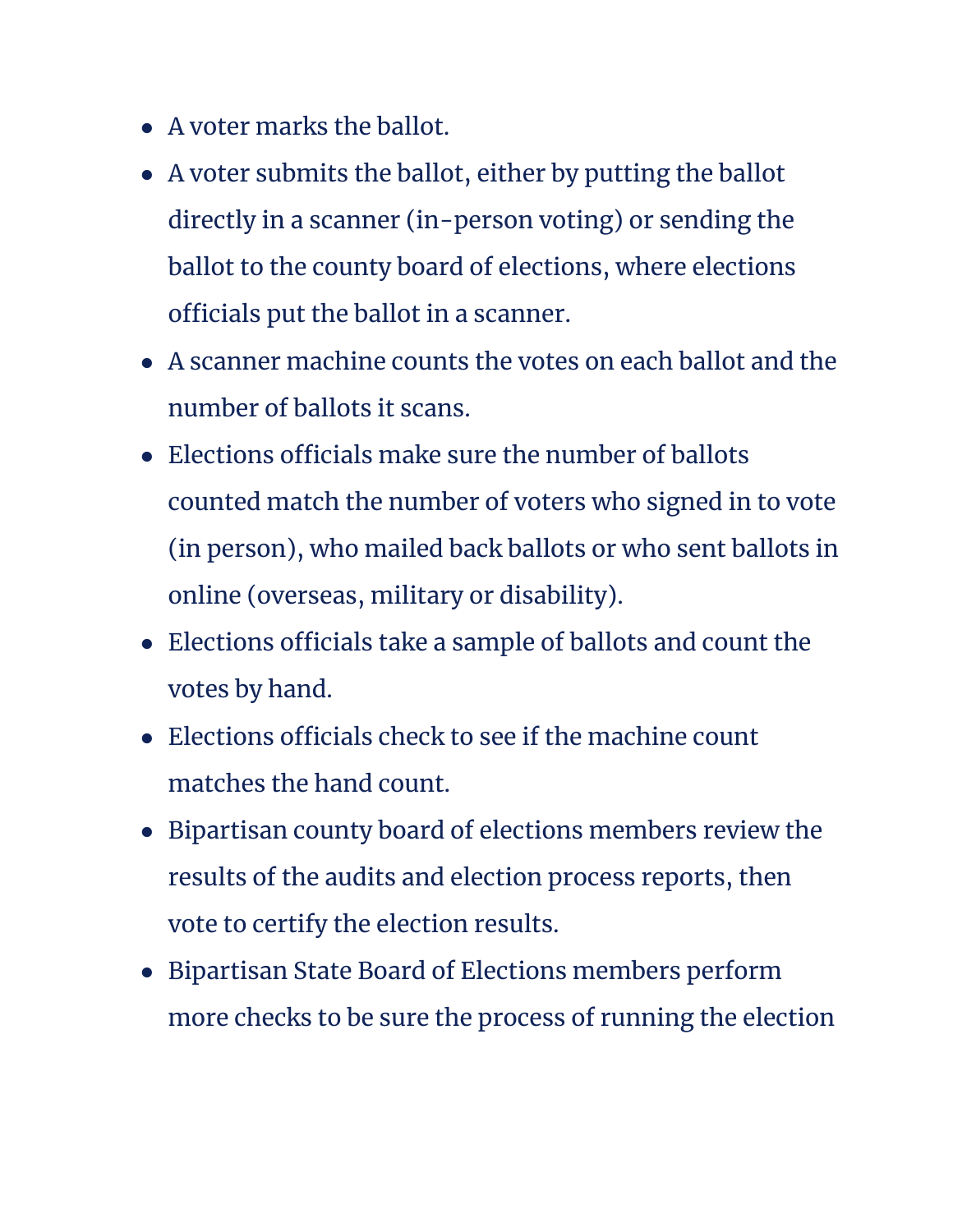was fair and accurate, then votes to certify the election results.

Only the process of filling out a ballot is secret. Every stage after that is open to observation.

For in-person voting, partisan election observers, poll workers and voters themselves observe the process of casting ballots. For all other voting types, the votes are processed at county boards of elections meetings, which are open to the public. Then, audit procedures and boards of elections meetings to review and certify results are also open to the public.

Preparation for elections, such as testing voting machines, is also open to public viewing.

# **What's the best thing I can do to ensure the security of this election?**

Vote.

Transparency and public accountability are key aspects of election security that depends on public [interest](https://www.ncsbe.gov/about-elections/get-involved-elections) and [participation.](https://www.ncsbe.gov/about-elections/get-involved-elections) The more people who vote, the harder it is for would-be bad actors to influence a possible election outcome.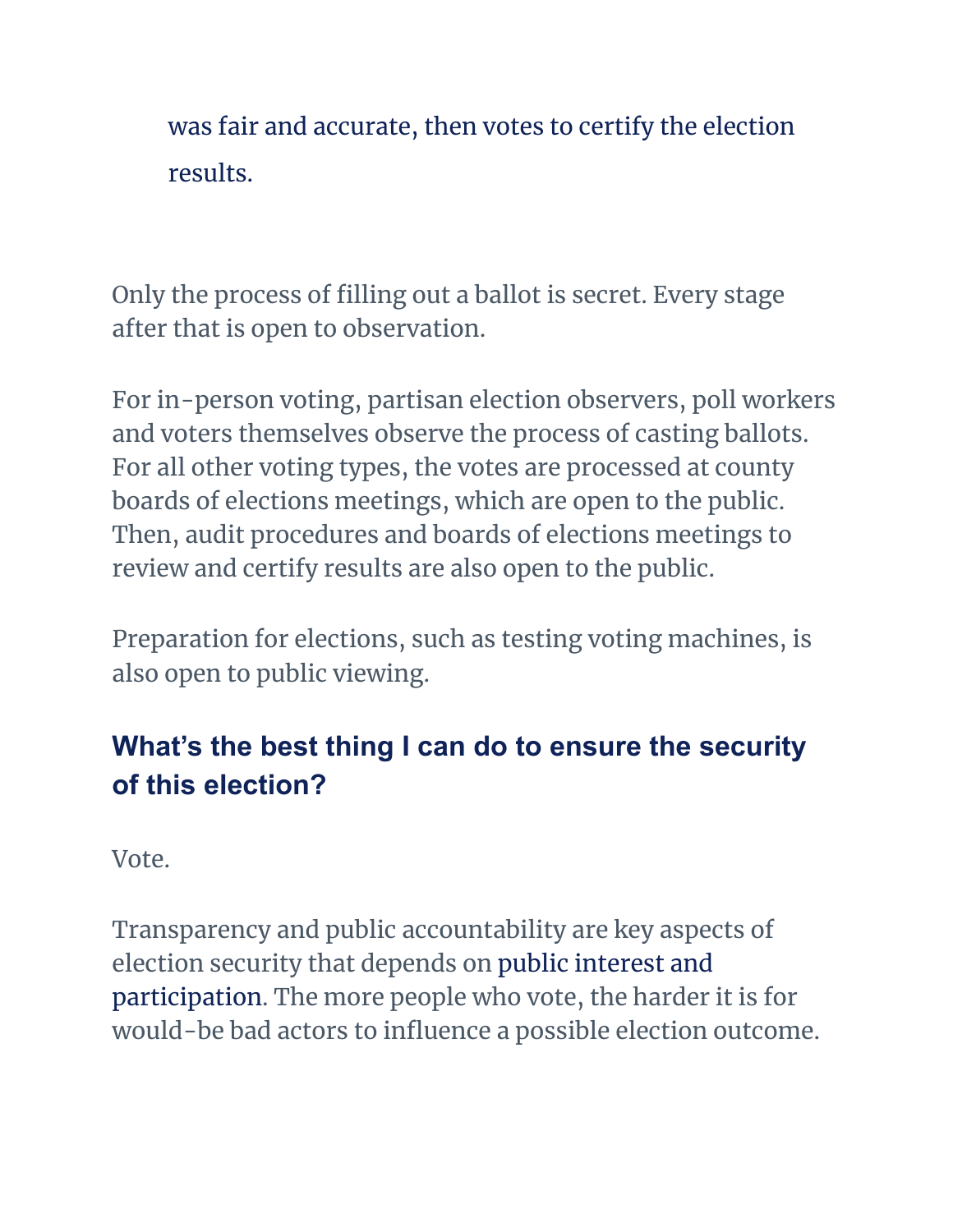Take the famous election fraud case in North Carolina's 9th District in 2018, when political operative McCrae Dowless illegally collected absentee-by-mail ballots and either filled them out or destroyed them to favor the Republican candidate for the U.S. House of Representatives, Mark Harris.

The fraud affected hundreds of ballots, but Harris won the election by thousands. Even so, the election was thrown out, a new election was called, and Harris did not run again.

In the most widespread case of election fraud in modern U.S. history, the fraud was caught, an election was rerun, and the fraud wasn't even big enough to change the results of the election because enough people voted to render the fraud ineffective.

## **If I see something wrong with the election, what can I do?**

Because elections are open and transparent, millions of North Carolinians will observe some part of the election process, even if it is only when they cast their own ballots.

Incidents can be reported directly to the State [Board](https://www.ncsbe.gov/contact) of [Elections](https://www.ncsbe.gov/contact) or to the county board [of elections](https://vt.ncsbe.gov/BOEInfo/). If people are being too aggressive outside a polling place, for example, they can be reported for voter intimidation, and election officials will deal with the situation, possibly with police intervention.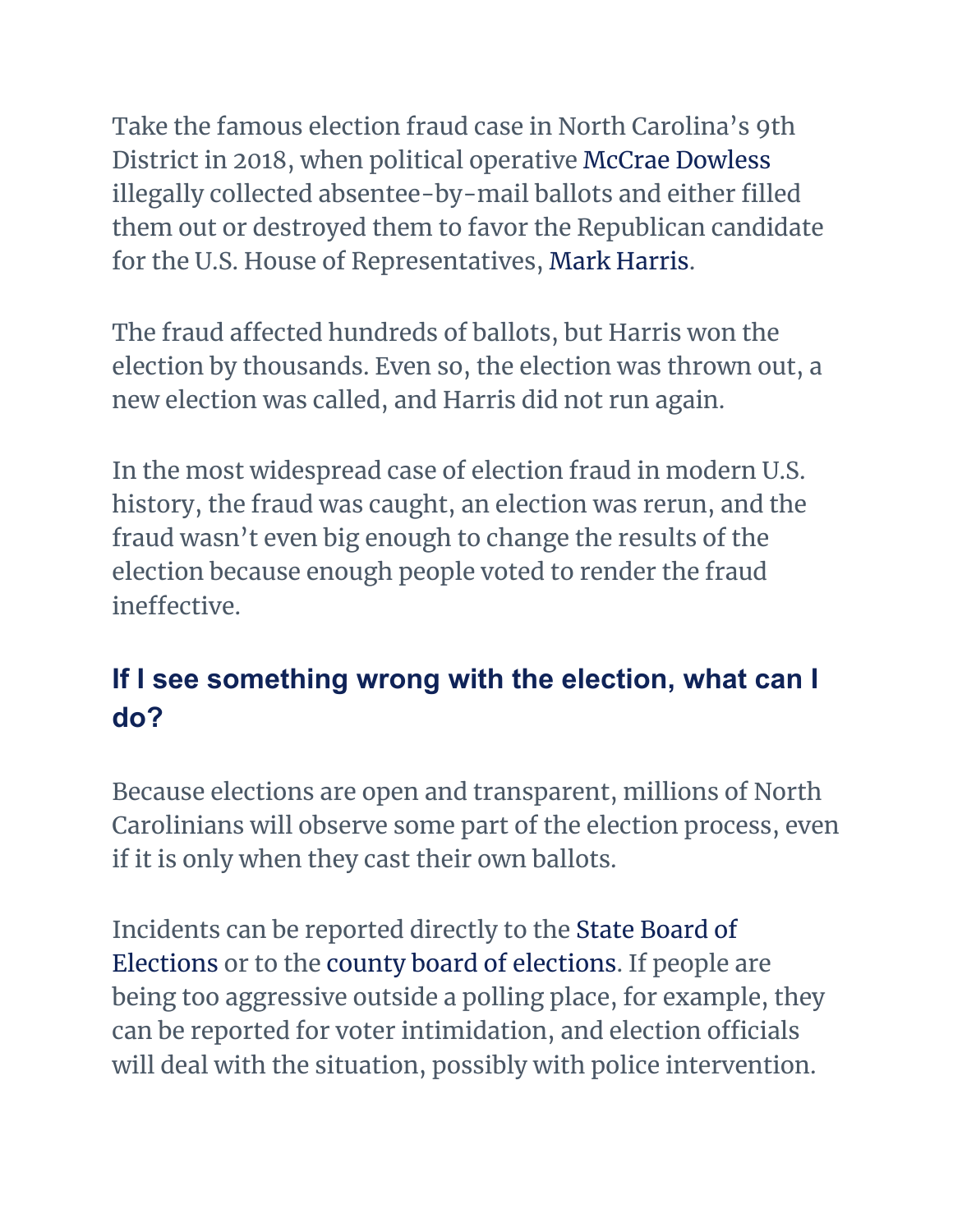The State Board of Elections also has a series [of forms](https://www.ncsbe.gov/about-elections/legal-resources/challenge-protest-appeal-and-complaint-forms) for specific [problems](https://www.ncsbe.gov/about-elections/legal-resources/challenge-protest-appeal-and-complaint-forms) in elections, such as ineligible people trying to run for office in a district or taking money without reporting it. Those forms trigger review by either the county or state boards of elections, and any submission is a public record.

#### **How can I tell my ballot was accepted?**

If casting a ballot in person, the ballot is accepted when you see it disappear into the ballot scanner.

By-mail voters can follow their ballots from request to acceptance using a state service called [BallotTrax.](https://northcarolina.ballottrax.net/) Voters with disabilities who cast votes either curbside or online, or military or overseas voters, or voters who cast provisional ballots can check the status of their ballots with their boards [of elections.](https://vt.ncsbe.gov/BOEInfo/)

## **Whom should I trust?**

A lot of bad information about elections is out there, either through incompetence or malice. Luckily, you can easily avoid it. Elections officials, both for counties and the state, must provide accurate information about elections by law.

Every board of elections in North Carolina has a professional staff and a bipartisan board. The boards oversee the work of the professional staff, and the professional staff members provide the expertise to run elections.